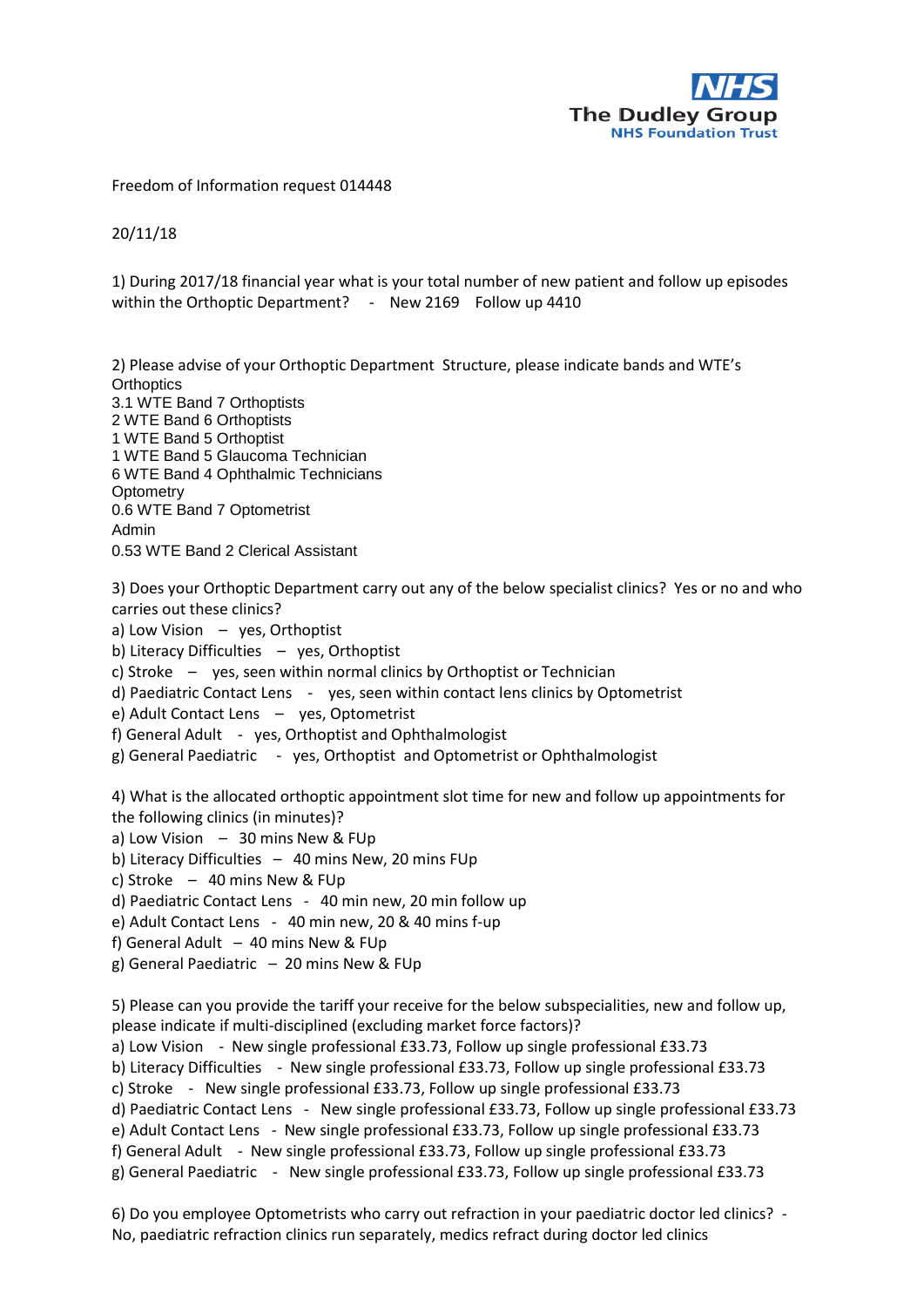7) Do you have a clinical pathway for patients to be refracted within high street opticians? Yes or No No

a) If yes, what is the clinical criteria? N/A

8) If you refract the patient do high street opticians invoice you via the Hospital Eye Services Prescription Scheme? Yes or No - Yes a) If yes, do you claim this money back from Clinical Commissioning Groups or NHS England or part of tariff? - CCG

9) What is your first line of treatment for occlusion? Eg Atropine/patching? Depends on level of Visual Acuity. Both options offered to parents to choose in appropriate cases

10) As part of your tariff do you provide any of the following aids/equipment? a) Prisms - yes b) Planos - yes c) Reusable occlusion patches (Fabric) - yes d) Daily occlusion Patches (Sticky) - yes e) Magnifier x 2 - yes f) LED Magnifier x 3 - yes g) LED Magnifier  $x$  4 and above  $-$  yes h) Pocket Magnifiers x 3.5 - yes i) Lanyards for pocket Magnifier - yes (included when ordering magnifier) j) Other Magnifiers please list: Non-Illuminated magnifiers up to 10x handheld and stand - yes Pocket magnifiers 4x and 7x - yes Detail glasses - yes Hyperocular Glasses - yes Field expander (minimisers) - yes Monocular and binocular telescopes - yes Dome and bar magnifiers (non illuminated) - yes k) TV Glasses - yes l) UV filter glasses - No m) Hobby Magnifiers - yes n) Replacement for broken Magnifiers - yes o) Tinted glasses for visual stress - No p) Replacement for broken tinted glasses for visual stress - No q) Any other - Coloured overlays 11) Do patients pay or financially contribute for any of the following aids/equipment? a) Prisms - no b) Planos - no c) Reusable occlusion patches (Fabric) - no d) Daily occlusion Patches (Sticky) - no e) Magnifier x 2 - no f) LED Magnifier  $x$  3 - no g) LED Magnifier x 4 and above - no h) Pocket Magnifiers x 3.5 - no i) Lanyards for pocket Magnifier - no j) Other Magnifiers please list Non-Illuminated magnifiers up to 10x handheld and stand - no Pocket magnifiers 4x and 7x - no Detail glasses - yes Hyperocular Glasses - no Field expander (minimisers) - no Monocular and binocular telescopes - no Dome and bar magnifiers (non illuminated) - no k) TV Glasses - no l) UV filter glasses - n/a m) Hobby Magnifiers - no